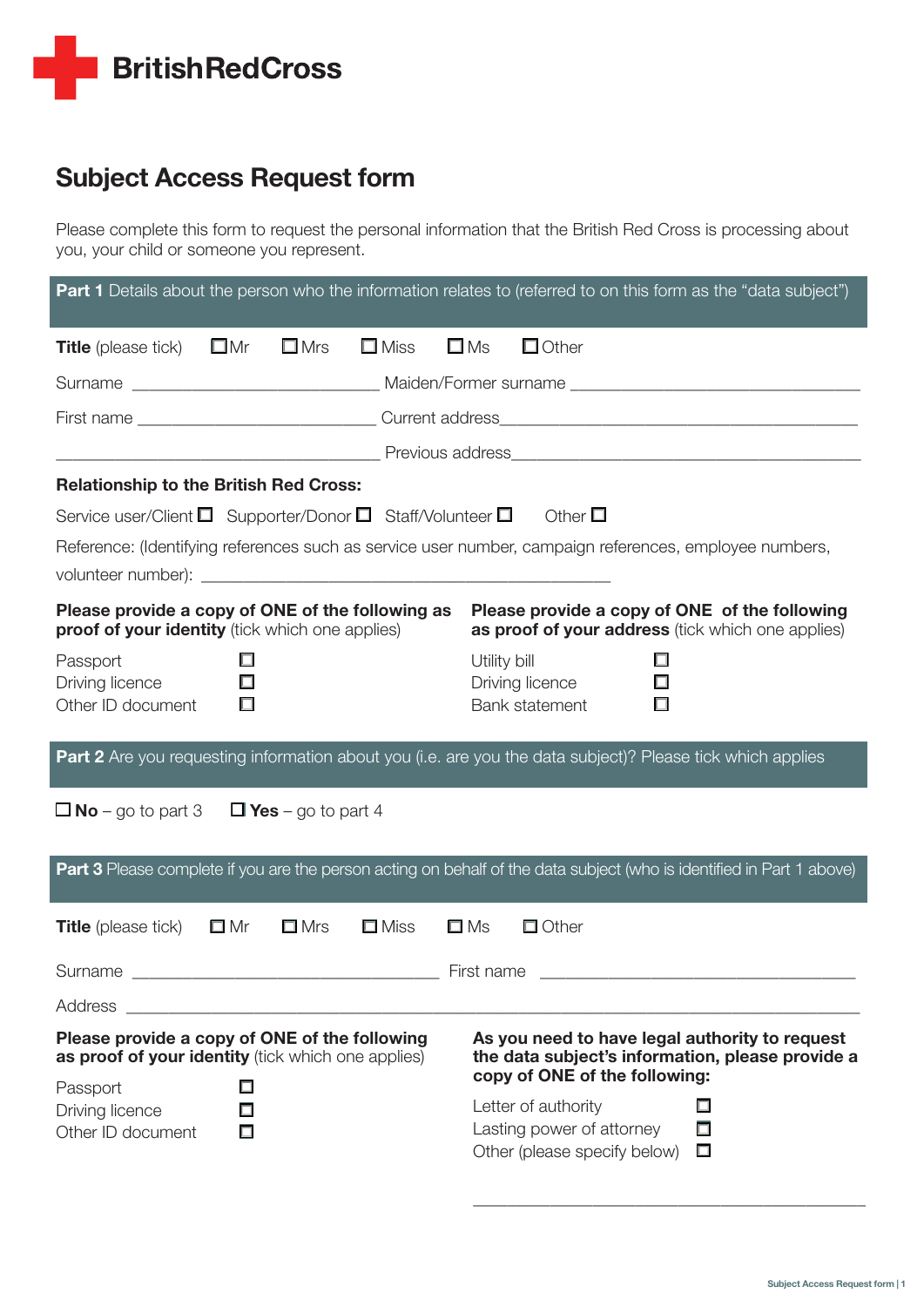# Part 4 Details of information being requested

## To help us with your request, please provide details of the information you require:

\_\_\_\_\_\_\_\_\_\_\_\_\_\_\_\_\_\_\_\_\_\_\_\_\_\_\_\_\_\_\_\_\_\_\_\_\_\_\_\_\_\_\_\_\_\_\_\_\_\_\_\_\_\_\_\_\_\_\_\_\_\_\_\_\_\_\_\_\_\_\_\_\_\_\_\_\_\_\_\_\_\_\_\_\_\_\_\_\_\_\_\_\_\_\_

\_\_\_\_\_\_\_\_\_\_\_\_\_\_\_\_\_\_\_\_\_\_\_\_\_\_\_\_\_\_\_\_\_\_\_\_\_\_\_\_\_\_\_\_\_\_\_\_\_\_\_\_\_\_\_\_\_\_\_\_\_\_\_\_\_\_\_\_\_\_\_\_\_\_\_\_\_\_\_\_\_\_\_\_\_\_\_\_\_\_\_\_\_\_\_

\_\_\_\_\_\_\_\_\_\_\_\_\_\_\_\_\_\_\_\_\_\_\_\_\_\_\_\_\_\_\_\_\_\_\_\_\_\_\_\_\_\_\_\_\_\_\_\_\_\_\_\_\_\_\_\_\_\_\_\_\_\_\_\_\_\_\_\_\_\_\_\_\_\_\_\_\_\_\_\_\_\_\_\_\_\_\_\_\_\_\_\_\_\_\_

## Part 5 Declaration

I certify that the information provided on this form is true and correct.

| Please print your name in block capitals example and the set of the set of the set of the set of the set of the                                                                                                                               |                                                                 |  |
|-----------------------------------------------------------------------------------------------------------------------------------------------------------------------------------------------------------------------------------------------|-----------------------------------------------------------------|--|
|                                                                                                                                                                                                                                               |                                                                 |  |
| <b>Part 6</b> Completion of the Subject Access Form                                                                                                                                                                                           |                                                                 |  |
| The completed application form and proof of identity (and if acting on behalf of the data subject proof of<br>authority) should be sent to:<br>Information Governance Team<br><b>British Red Cross</b><br>44 Moorfields<br>London<br>EC2Y 9AL |                                                                 |  |
| <b>Part 7</b> Before submitting this form, please check that you have:                                                                                                                                                                        |                                                                 |  |
| Enclosed proof of identity of the data subject?                                                                                                                                                                                               | $\Box$ Provided sufficient details for the British Red Cross to |  |

- $\square$  Enclosed proof of authority to act on behalf of the data subject? (If required)
- $\Box$  Enclosed proof of your identity if acting on behalf of the data subject? (If required)
- locate the information you have requested?
- $\Box$  Signed and dated this form?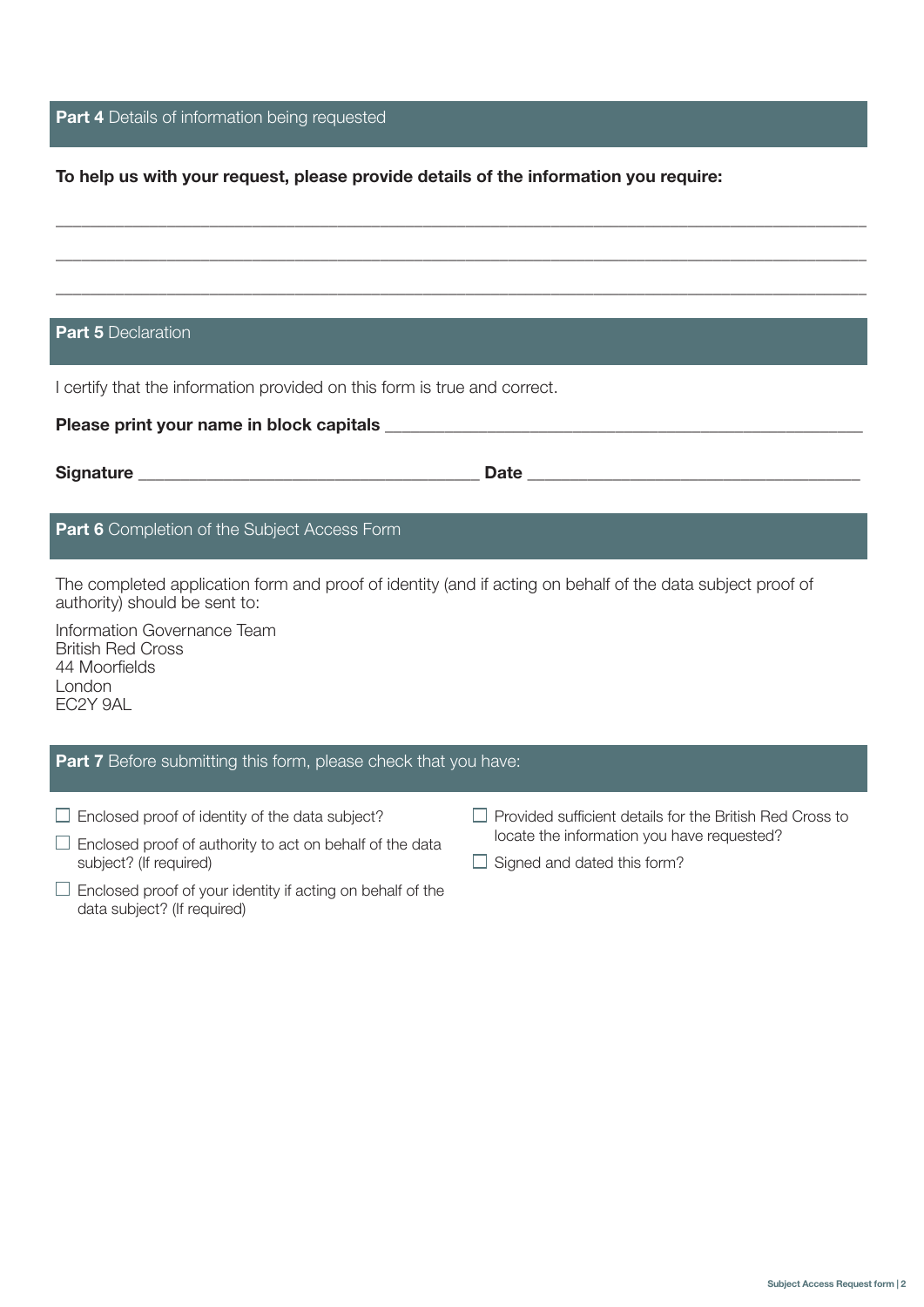# **Subject Access Request form: guidance**

## Your right to request access to your personal records:

The Data Protection Legislation gives you the right to access the personal data relating to you that the British Red Cross is processing. This is known as a Subject Access Request (SAR).

- The person to whom the personal data refers is the data subject
- The British Red Cross is the data controller

### Who can make a Subject Access Request (SAR)?

- Any individual can make a SAR. In addition an individual may nominate a representative (such as a solicitor or relative) to apply on their behalf. In this case, there must be a valid consent signed by the individual who authorises the release of information to the representative.
- A person who has parental responsibility for a young child can request access to the child's records. Release of records is usually only made in the best interests of the child. Children may apply themselves – where it is considered that the child has the competence to be able to understand the nature and implications of making a SAR. If they are considered competent, they should also be consulted regarding any request that has been made for their records by another individual, for example a person with parental responsibility. The competence of the child in respect of requests for records can be considered from the age of 13.
- For those lacking the mental capacity to make the request or consent to someone else gaining access to their records, there are various legal procedures in place. In some circumstances, you may make a request on their behalf if you have been granted power of attorney or agent by a court to manage their affairs. The right of access to records must be covered in the powers granted by the power of attorney or court appointment. In the absence of a power of attorney or court appointment, we may be able to make a "best interests" decision to release the records but will need to know more about the purpose for which they have been requested in order to do so.

## Why does the British Red Cross ask for my details?

We ask for your name, address and relationship to the British Red Cross to enable us to identify and locate your personal data in our records. Any identifying references which you can supply to assist us (such as campaign references, employee numbers etc.) would be appreciated.

Please identify the personal data which you would like access to and provide any additional information which would assist us in locating this data as quickly as possible.

In order to ensure that the privacy and security of the personal information requested is maintained, we must ask you to provide some proof of identification and address so that we are certain that we only send personal data to the data subject or their authorised representative.

### Will I be charged for access to the records?

We will provide a copy of the information free of charge. However, we can charge a 'reasonable fee' when a request is manifestly unfounded or excessive, particularly if it is repetitive.

We may also charge a reasonable fee to comply with requests for further copies of the same information. This does not mean that we will charge for all subsequent access requests.

The fee will be based on the administrative cost of providing the information.

#### How long will it take the British Red Cross to respond to my request?

We will respond to your request within 30 days from receipt of your identification information.

### What identification information is required?

If you are making a request for information on behalf of someone else then we will require proof that you are authorised to receive this information and verification of your identity.

A data subject may give another person authorisation to access their records. This authorisation must be provided in writing with a signature that can be verified against the data subject's identity documents.

If the data subject is unable to provide authorisation, then only a registered authority – such as a court-appointed agent or someone who holds a lasting power of attorney for the data subject – can make a Subject Access Request on their behalf. Evidence of this authority, along with proof of identify must be supplied for the purposes of information security.

Any identification information supplied with a Subject Access Request will be kept securely and in confidence. The information will not be used for any purpose other than verification of the requestors' identities and will be securely destroyed three years after the request has been closed.

It is advisable to send these documents by Special delivery or tracked delivery so that they are accounted for in transit and there is a documented record of their arrival.

### How will the information be provided?

In most cases, copies of the records will be made and sent to you by registered or recorded post (or you can collect the copies if you prefer). If you would prefer to view the records, we will arrange a suitable time and location for you to do so. A qualified member of staff will be in attendance to provide advice on any aspect of the records.

Arrangements can also be made for alternative accessibility requirements – please contact us using the details at the bottom of this page.